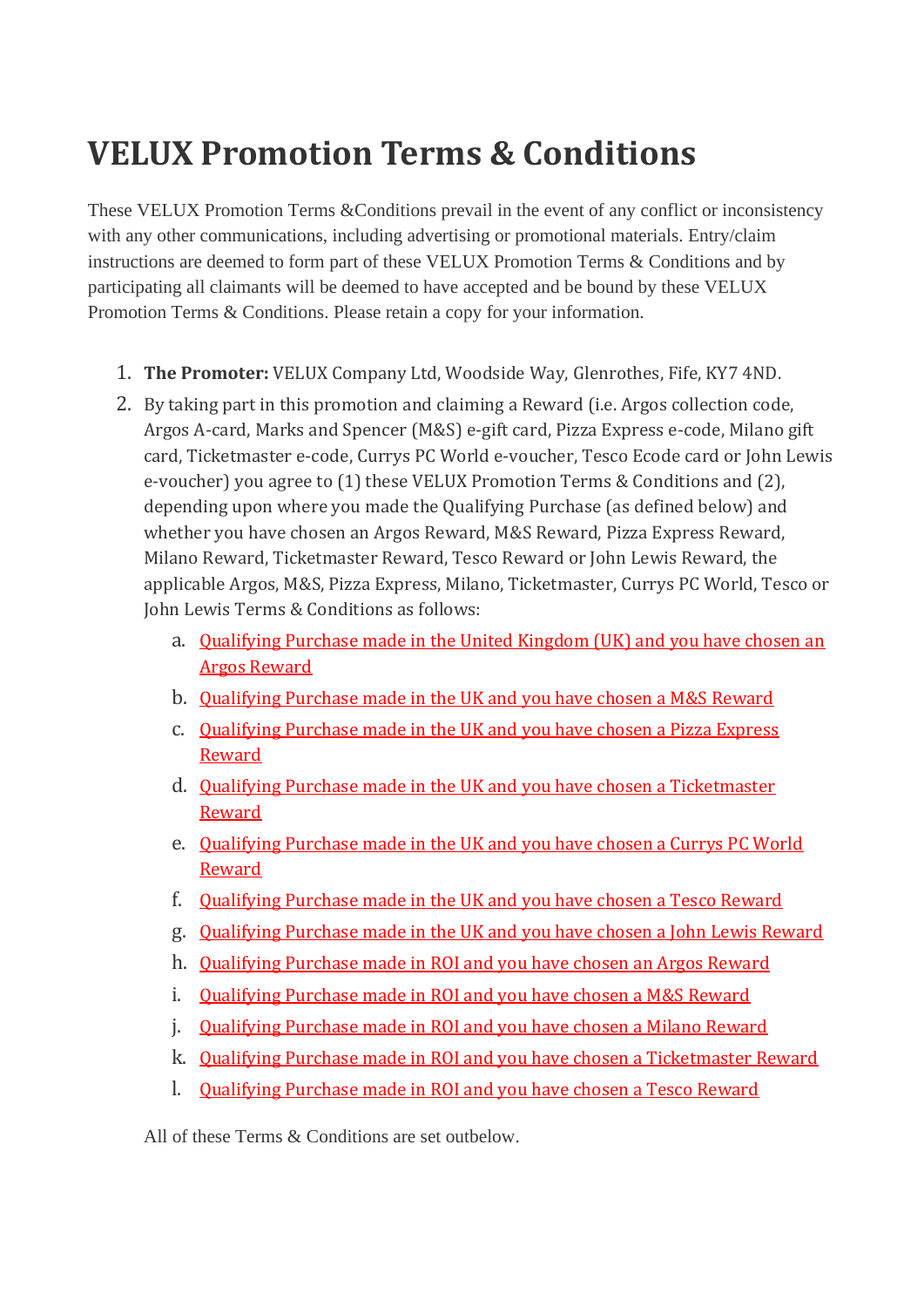You are only entitled to claim a Reward if you made a Qualifying Purchase, i.e.: (1) if at any date between 01.03.2021 and 30.04.2021 you purchased one or more VELUX white polyurethane roof window(s) (models GGU, GIU, GPU, VIU, GTU, GXU). (2) you are aged 18 years or over; and (3) you are either (a) the final (professional) installer of the VELUX products so purchased and you purchased them to install them and not for onward sale, or (b) the owner of a house or other residential property who has purchased the products for installation in a residential property that you own. If you have purchased, collected or installed the products in your capacity as an employee, you should have permission from your employer to claim Rewards in relation to the purchase.

Each VELUX white polyurethane roof window falling within a Qualifying Purchase will qualify you to claim a Reward dependant on the value of £35 for UK residents or €40 for residents of the Republic of Ireland. Only one Reward may be claimed for each such window purchased. No Reward will be provided

- 3. unless claimed in accordance with these VELUX Promotion Terms & Conditions (see below for how to claim).
- 4. Any claim or claims for Rewards corresponding to a purchase or to purchases in aggregate of more than 25 windows will be subject to further verification by the Promoter. However, the Promoter reserves the right to subject any claim for a Reward to further verification. As part of the verification process, address and identity details may be requested plus further evidence of the products having been installed in a construction project (in which case they must be provided within 14 days).
- 5. The Promoter reserves the right to reject any claim for Rewards and to refuse to award a Reward or withdraw allocation and/or refuse further participation in the promotion and disqualify a participant where there are reasonable grounds to believe there has been a breach of these VELUX Promotion Terms & Conditions or any instructions forming part of this promotion's requirements or if it suspects fraud or believes you are for any other reason not entitled to the Reward. The Promoter will be the final arbiter in any such decision and no correspondence will be entered into.
- 6. In order to participate in the promotion and claim a Reward, as well as making a Qualifying Purchase you will have to provide certain information. The information that you provide will or may include: your name, address, business name and contact details; details relating to the Qualifying Purchase, including where the purchase was made, the VELUX products purchased and the invoice number; and details of items that you purchased at the same time. However, no information about the price you paid for the VELUX products or any other items that you purchased at the same time, or information about discounts or payment terms, will be provided to the Promoter (such information will be removed before the other information is received by the Promoter).
- 7. Any personal data that you provide will be used solely in accordance with current data protection legislation and will not be disclosed to a third party, other than the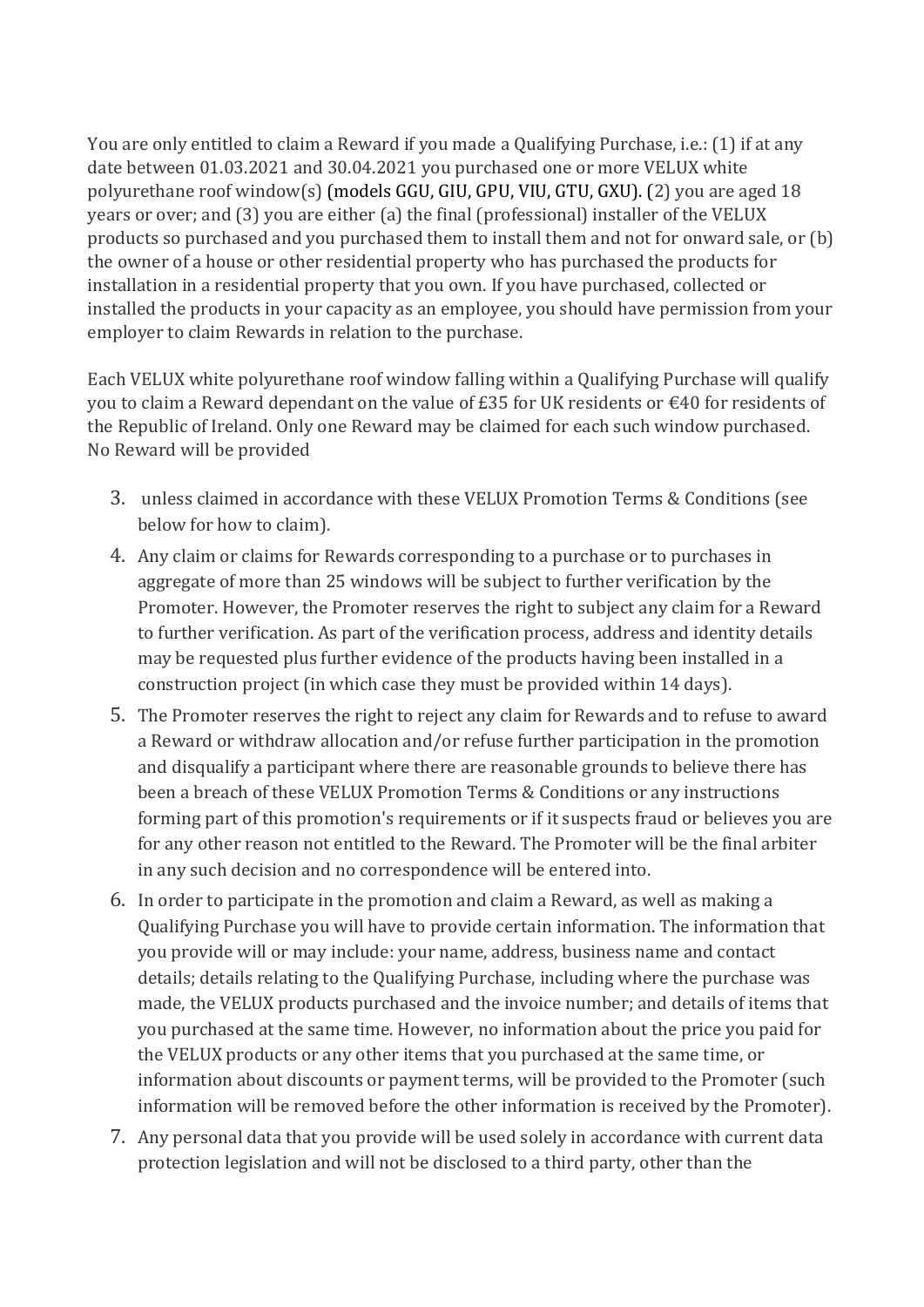Promoter's agencies for the purpose of servicing/implementing the promotion and for research purposes. You agree that the Promoter may disclose the personal data and other information that you provide in connection with this promotion to its agencies for the purpose of servicing/implementing the promotion and for research purposes. Such research may include contacting you by telephone/text/email/post or otherwise to conduct surveys.

- 8. If you do not wish to receive any further communication from the Promoter or its agencies via SMS, please follow the instructions on the SMS by clicking on the 'Unsubscribe' link and confirming your wish to stop receiving communications of this nature. If you do not wish to receive any further communication from the Promoter or its agencies via email, please click 'Unsubscribe' at the footer of the email or send an email with the subject line UNSUBSCRIBE to myrewards@velux.co.uk'
- 9. In the event of circumstances outside the reasonable control of the Promoter, or otherwise where fraud, abuse, and/or an error (human or computer) affects or could affect the proper operation of this promotion, the Promoter reserves the right to cancel or amend the promotion or these VELUX Promotion Terms & Conditions, at any stage, but will in such case endeavour to minimize any adverse effect on participants in the promotion.
- 10.The process to claim a Reward is as follows:
	- a. You must create an account online at www.velux.co.uk/rewards in the UK or www.velux.ie/rewards in ROI, and provide some basic information. Usage of personal data that you provide will be in accordance with point 7 above.
	- b. Register your Qualifying Purchases by uploading proof of purchase from the supplying merchant. This can be supplied in JPEG, PNG, PDF and other common file formats. Proof of purchase will only be accepted if uploaded through your account on or before 14.05.2021. To be valid, proof of purchase must include VELUX product code, quantity of products purchased, date of purchase and name and branch detail of supplying merchant.
	- c. Subject to verification by the Promoter, the relevant Reward balance will be added to your account. Verification of proof of purchase may take a few working days. The Promoter may ask for the image to be resubmitted if it is illegible or omits any of the details outlined above in point (b). Rewards from each specific purchase can be redeemed immediately upon verification by the Promoter, or can be retained and redeemed in combination with Rewards earned from other qualifying, verified purchases.
	- d. Select which partner organisation you wish to redeem a Reward from (chosen from the selection of M&S, Argos, Ticketmaster, Currys PC World, Pizza Express, Tesco or John Lewis in the UK and Argos, M&S, Ticketmaster, Milano, One4All or Tesco in ROI) and the denomination of Reward from the available options.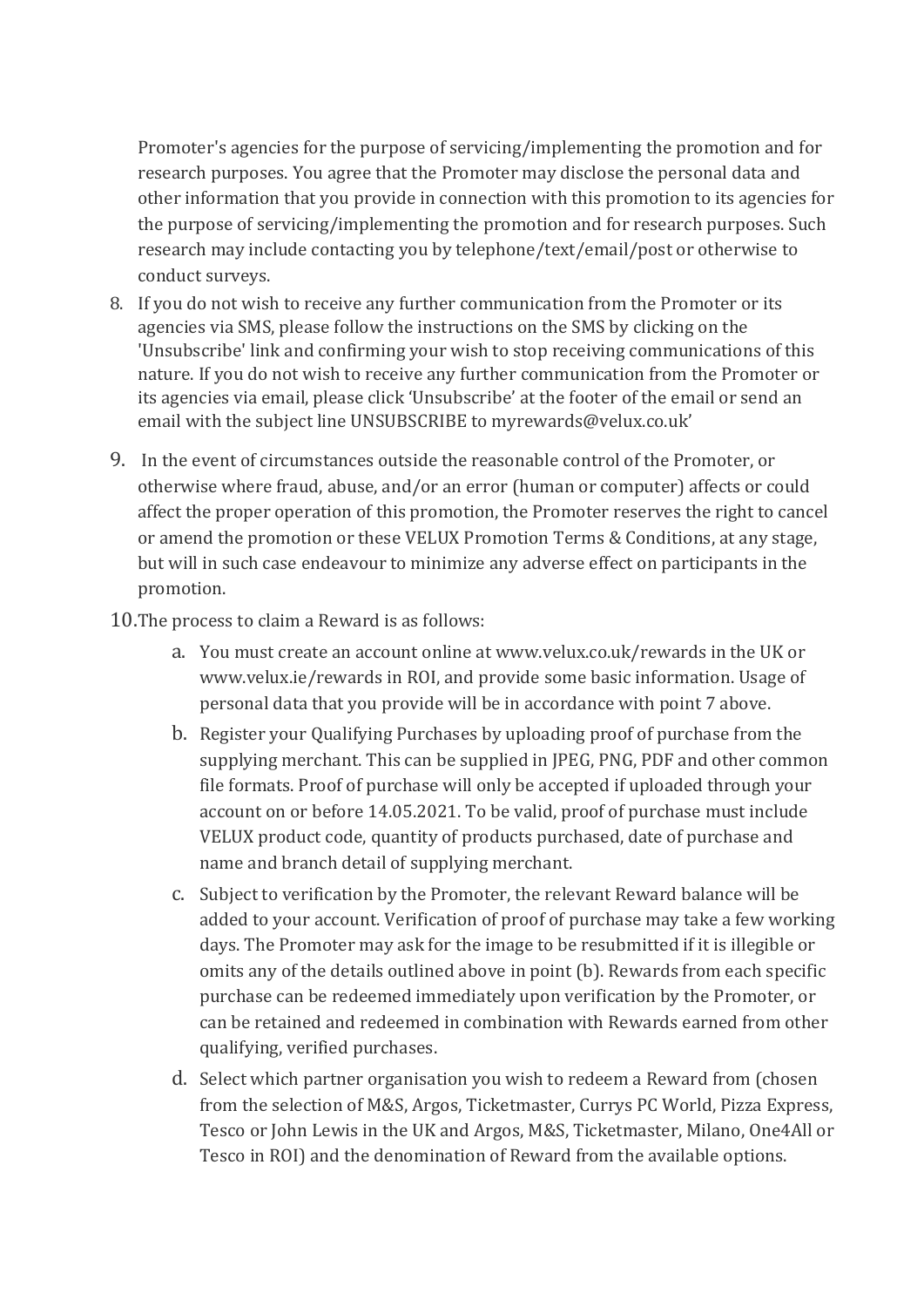- e. The selected amount redeemed will be removed from your Rewards balance. The reminder of the Rewards balance can the be redeemed from the same, or from another, Rewards partner. Available Reward denominations may vary depending on partner.
- 11.The Promoter accepts no responsibility for any proof of purchase lost or mislaid. The Promoter reserves the right to request the original proof of purchase at any time, in order to verify a claim for Rewards. (Proof of purchase will be returned).
- 12.Any participant claiming this offer on behalf of their company may have a tax liability, any tax liability is the claimant's own responsibility.
- 13.The Promoter reserves the right to withdraw the promotion at any time without prior notice.

## Argos UK Terms & Conditions

For any queries relating to the promotional offer please contact promotion@velux.co.uk

Offer not available for online purchases. Collection Codes can be redeemed via mobile or printed email at Argos manned tills only and cannot be redeemed online or through the self-service points in Argos stores. The Promoter accepts no responsibility for receipts lost or mislaid. Receipts will need to be kept and uploaded as proof of purchase to obtain Collection Codes. The Collection Code can only be used once and no change or store credit will be given if the value of your purchase is less than the value of the Collection Codes you are spending. The expiry date for the validity of the Collection Code is displayed on the reward. All items are subject to availability. The Collection Code cannot be redeemed for cash or an Argos Gift Card. A maximum of 5 Collection Codes can be used in each Argos transaction. All participants agree to be bound by these terms and conditions. The Collection Code can be redeemed only at participating Argos stores. Collection Codes are issued by Argos. ARGOS Terms and Conditions apply. Argos means Argos Limited, Avebury, 489- 499 Avebury Boulevard, Milton Keynes, MK92NW. Promoter: VELUX Company Ltd, Woodside Way, Glenrothes, Fife, KY7 4ND.

## Marks and Spencer (M&S) UK Terms &Conditions

For any queries relating to the promotional offer please contact promotion@velux.co.uk

E-gift cards can be redeemed via printed PDF of the e-gift card at M&S tills or can be redeemed online by entering a 16 digit number and a 5 digit PIN. The e-gift card must be printed and presented to till operator for redemption in-store. No limit to number of e-gift cards per in-store transaction. Maximum of 5 e-gift cards per online transaction. The e-gift card can be used for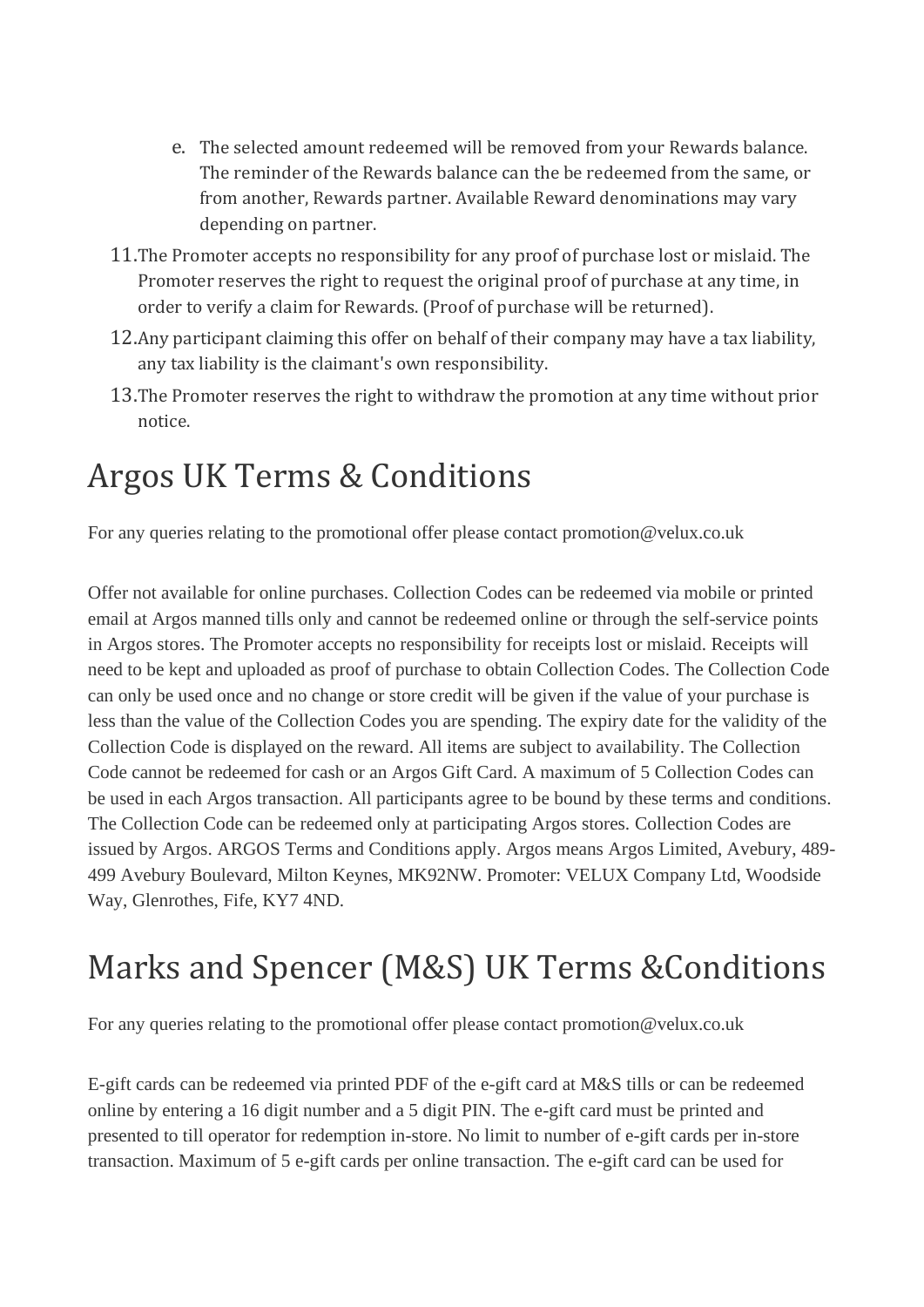multiple M&S transactions. If the entire balance on the e-gift card is not spent in one transaction, the remaining balance will be updated after each transaction and shown on the printed till receipt in store. This e-gift card will be valid for 24 months from the last transaction (transactions include balance enquiries). Any remaining balance will be cancelled on expiry of the validity period. All items are subject to availability. E-gift cards cannot be exchanged for cash or used to pay for M&S Money services, products or outstanding card balances, made to measure shirts, cosmetic appliances, personalised cards or M&S Energy. E-gift cards can be used as part payment with another means of payment. All participants agree to be bound by these terms and conditions. E-gift cards can be redeemed only at participating M&S stores. E-gift cards can only be redeemed at Marks & Spencer stores in the United Kingdom and Channel Islands (inc. Outlets but excl. BP stores) and online subject to terms and conditions. E-gift cards are issued by M&S. M&S Terms and Conditions apply. Marks and Spencer, Waterhouse House, 35 North Wharf Road, London, W2 1NW. Promoter: VELUX Company Ltd, Woodside Way, Glenrothes, Fife, KY7 4ND.

## Pizza Express UK Terms & Conditions

For any queries relating to the promotional offer please contact promotion@velux.co.uk

eGift vouchers may be redeemed for goods in any Pizza Express restaurants in the UK and Northern Ireland, where such store accepts payment in GBP sterling. To redeem their eGift vouchers customers must produce a valid voucher displayed on their mobile phone or printed email as provided by the Promoter at point of sale. Customers cannot redeem eGift vouchers online. Pizza Express reserve the right to reject illegible or incomplete eGift vouchers. A voucher can be used as full or part payment for Pizza Express goods. No change will be given on eGift vouchers. If a voucher is utilized for part payment, a separate voucher will be issued to customers to the value of any remaining balance which can be spent on future purchases. The remaining balance of a voucher and expiry date of a voucher can be checked at any time by calling Pizza Express Customer Services on 0845 1302715. eGift vouchers cannot be redeemed for cash or paper gift vouchers and are not for resale. eGift vouchers will expire 24 months from the date of their issue, and any remaining balance will be forfeit following expiry of any Voucher. For any questions related to the terms and conditions and the e Gift vouchers, customers can contact Pizza Express customer services on 0845 1302715 or email: enquiries@pizzaexpressgifts.com. Pizza Express Terms and Conditions apply. eGift vouchers are issued by Pizza Express, a company registered in England under number 01404552 with a registered office Pizza Express Limited, Hunton House, Highbridge Estate, Oxford Road, Uxbridge, Middlesex, UB8 1LX. Promoter: VELUX Company Ltd, Woodside Way, Glenrothes, Fife, KY7 4ND.

#### Ticketmaster UK Terms & Conditions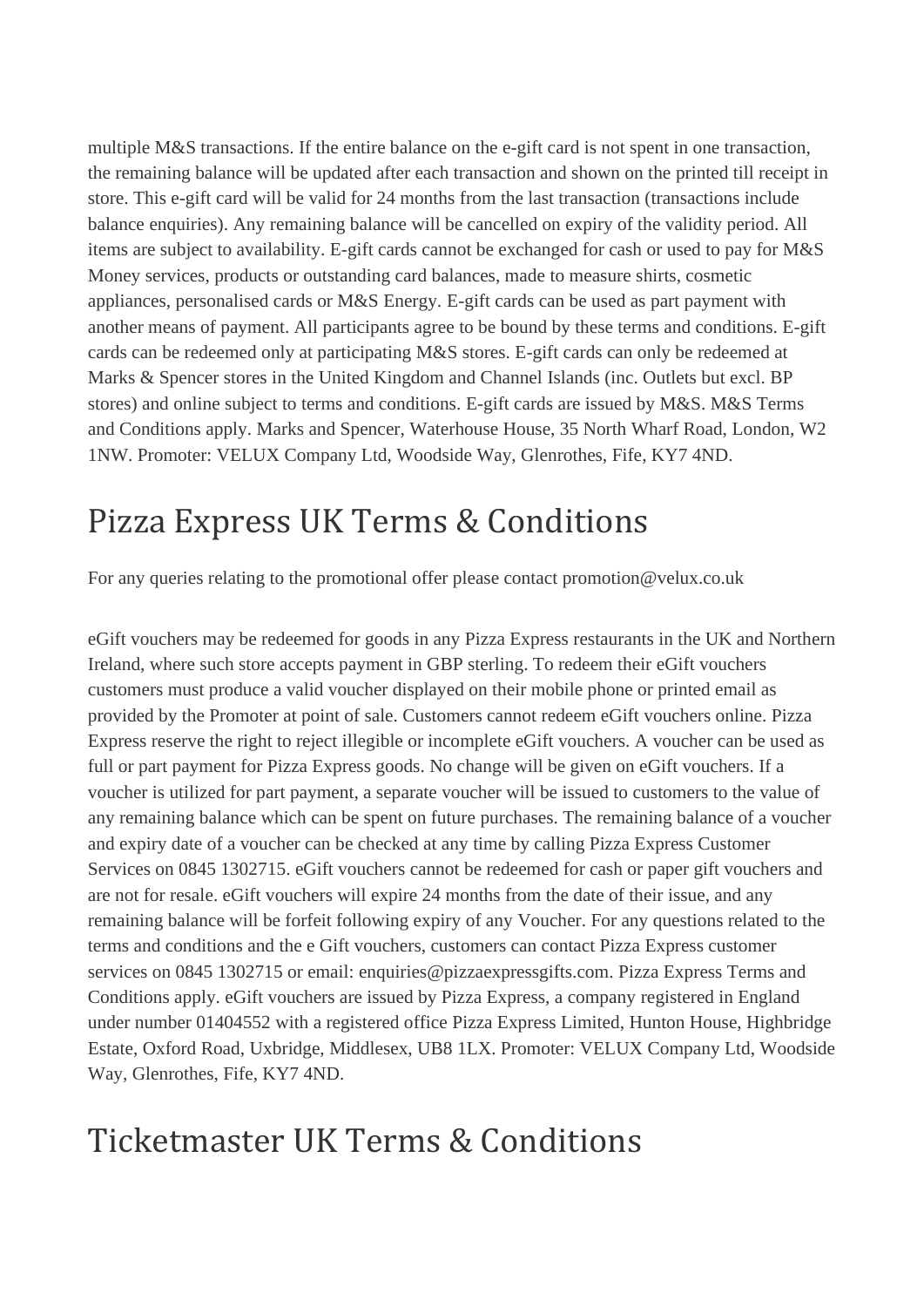- For any queries relating to the promotional offer please contact [promotion@velux.co.uk](mailto:promotion@velux.co.uk)
- E-gift cards can be redeemed in part of in full through Ticketmaster by telephone on 0844 847 1640, or online at [www.ticketmaster.co.uk](http://www.ticketmaster.co.uk/) by using the 16 digit number and 3 or 4 digit security number displayed in the text message / e-mail provided by the Promoter.
- E-gift cards may only be used for purchases in the United Kingdom of tickets to participating events taking place in the UK and other event-related products.
- E-gift cards are valid for 3 months. Customers will not be able to use their e-gift card once it has expired or claim a refund of any unused funds.
- E-gift card has no cash redemption value and cannot be exchanged for cash.
- A payment for Ticketmaster Products can be made partly using the e-gift card and partly by other accepted payment methods (for example, credit or debit cards).
- Customers can check the amount of unused funds they have left on their e-gift card online [here](http://www.ticketmaster.co.uk/giftcards/balance_inquiry) or by calling 0844 847 1640
- Full Ticketmaster Terms and Conditions apply; [www.ticketmaster.co.uk/gcterms.](http://www.ticketmaster.co.uk/gcterms)
- E-gift cards are issued by Ticketmaster UK Limited, a company registered in England and Wales (company number 02662632) whose registered office is 2nd Floor, Regent Arcade House, 19-25 Argyll Street, London W1F 7TS, with VAT registration number GB766098489.
- Promoter: VELUX Company Ltd, Woodside Way, Glenrothes, Fife, KY7 4ND

## John Lewis UK Terms & Conditions

- 1. John Lewis e-vouchers can only be exchanged for goods online at johnlewis.com. They cannot be used in John Lewis shops or by phone.
- 2. E-vouchers may not be used for magazine subscriptions, photo printing or software downloads on johnlewis.com
- 3. E-vouchers may not be exchanged for cash.
- 4. If the goods purchased online total less than the value of the gift voucher, any balance will be left as a credit for you with johnlewis.com, and will be redeemed against subsequent orders.
- 5. E-vouchers may not be used to discharge indebtedness on any account or credit card issued by John Lewis PLC, Waitrose Ltd, or John Lewis Financial Services Ltd, nor may they be used for the purchase either directly or indirectly of any financial product or service, including John Lewis gift vouchers.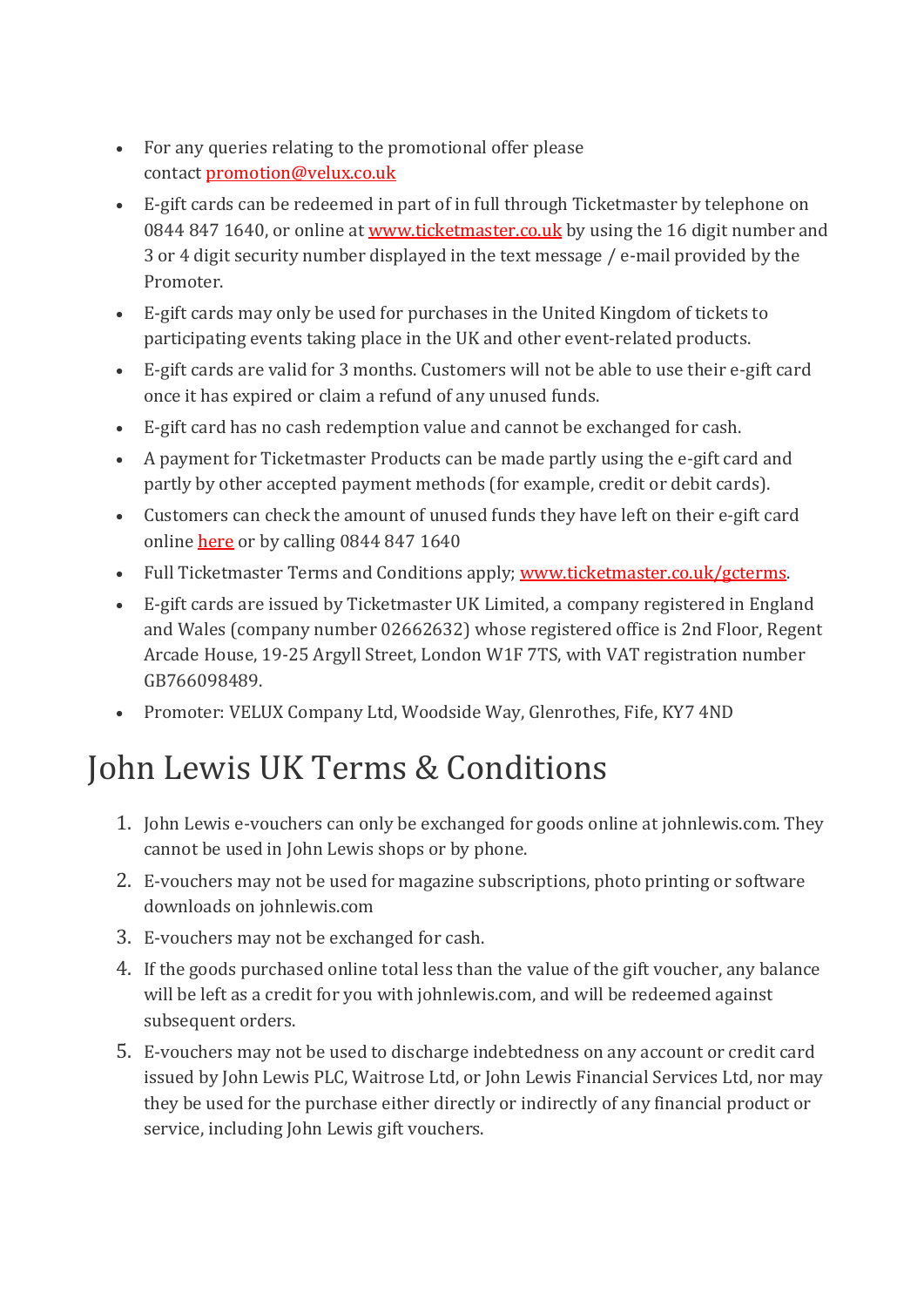- 6. When redeeming e-vouchers online for products available via johnlewis.com, you will be required to give the serial number of the voucher, and the online security code available on your e-voucher.
- 7. If you have to return goods you have purchased online using e-vouchers, then in most instances we will credit your online shopping account against further purchases. You may also return goods to any John Lewis shop. This does not affect your statutory rights.

#### Redemption Instructions

- 1. Shop as usual on www.johnlewis.com and then proceed to checkout.
- 2. At the checkout you'll be asked to enter the following codes:
	- o 10 digit serial number
	- o 7 character online security code
- 3. After entering the above, your order will be automatically updated with credit to the value of the eGift voucher.
- 4. If there's any balance to pay, you can use a debit or credit card or your John Lewis account card in the usual way.
- 5. If you don't spend the full value of the eGift voucher, the remaining credit will be stored in your johnlewis.com online account and can be used towards your next purchase.

If you find that you electronic gift voucher is not accepted at checkout, check the serial number and online security code you've entered and try again. If you continue to experience any further difficulties, email our Customer Service team, or call us on 08456 049049 between 7am and midnight, 7 days a week.

Please note: electronic gift vouchers can only be used online once, and they cannot be used in our shops or by phone.

Promoter: VELUX Company Ltd, Woodside Way, Glenrothes, Fife, KY7 4ND

## Tesco UK Terms & Conditions

By Print

• You can spend your Tesco Ecode card at any UK Tesco store or Tesco direct desk